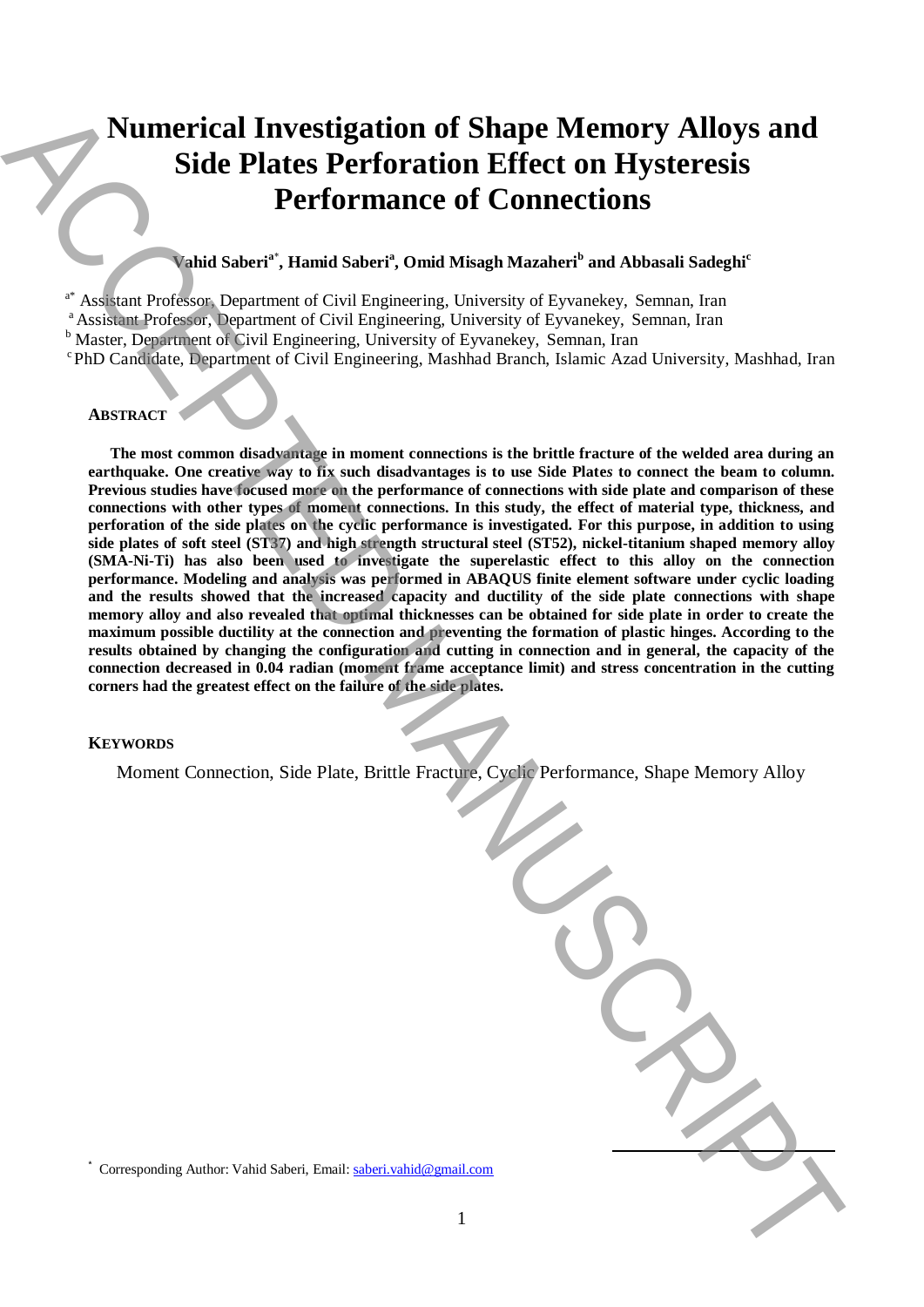#### **1. Introduction**

 The construction of steel moment-resisting frame structures underwent dramatic changes in the second half of the  $20<sup>th</sup>$  century, resulting in the challenge of code design trends by earthquakes such as Northridge (1994) and Kobe (1995). The performance of steel structures in these two earthquakes was lower than expected in terms of ductility and the brittle failure was observed in steel moment-resisting frame joints. One of the connections that has become popular in recent decades is the connection of beams to columns using side plates. In side plate connections, a pair of steel plates connects the beam to the column. This removes the welded connection of the end of the beam to the wing of the column and the beam does not have a direct connection to the column. In this type of connection, steel plates at the top and bottom of the beam are used only to fill the gap between the width of the beam and the width of the column [1]. Studies on the side plate joints have often focused on determining seismic performance, comparison with other joints. Vaseghi Amiri et al. [2] investigated the seismic parameters of dual systems with side plate joints and calculated seismic parameters such as ductility coefficients, allowable stress and strength resistance parameters in this type of frame. Deylami and Shiravand [3] presented two samples of moment connections with the side plate under cyclic loadings were tested and their cyclic performance was investigated. Farmani and Ghassemieh [4] examined two categories of beam-tocolumn joints equipped with nickel-titanium shape memory alloy tendons and steel pins as complementary energy dampers and their role. They were determined in the seismic improvement of steel moment frame joints. Hashemi et al. [5] have modeled two frames with 6 and 12-story with buckling restrained braces in OpenSees software in two dimension in two modes with and without shape memory alloys, and finally the role of shape memory alloys has been investigated using incremental dynamic analysis (IDA) under 7 far-fault records. Based on the IDA curves, the collapse capacity of the frames is presented and finally the fragility curves are developed. The results showed that the collapse capacity of a buckling restrained braced frame equipped with shape memory alloys is higher than the buckling restrained brace. So far, most studies have focused on the bearing capacity and ductility of side plate connections. In this study, as a novelty, the effects of material, thickness and perforation of the side plate on the performance of the connection cycles are investigated using ABAQUS finite element software [6]. Also, in this study, by modeling nickel-titanium shape memory alloys, in addition to mild and high-strength low-alloy steels, the superelastic properties of these alloys in side plate joints were investigated and compared. **Example 2.** The second of study and the second of STS2, respectively, it can be seen that ACCEPTE is a second of the second of the second of the second of the second of the second of the second of the second of the secon

#### **2. Methodology**

In order to verify the studied models, the finite element model of an experimental sample tested by Deylami and Shiravand [3] has been simulated in ABAQUS software. The configuration of model is presented based on Fig.1. then in the following, the shape memory alloy rod [7] is modeled in ABAQUS software.



**Figure 1. Experimental sample modeled in finite element ABAQUS software**



**Figure 2. Comparison the moment-rotation hysteresis curve of Deylami and Shiravand's experimental sample [3] with analytical model in ABAQUS software**



**Figure 3. The numerical and experimental of shape memory alloy**

As shown in Fig. 2 and 3 the moment-rotation hysteresis curve of side plate and stress-strain diagram of shape memory alloy in ABAQUS software are in good agreement with the experimental results, respectively [3, 7]. The outputs are extracted with Matlab software [8]. Therefore, dynamic analysis is performed under cyclic loading and the behavior of side plates are studied and investigated with regard to changes of material parameters, thickness and configuration on the cyclic performance of the joints. The first parameter is to investigate the effect of side plate material on the performance of the connection cycles in the models M-1, M-2, M-3. These specimens are made of ST37, ST52 and Ni-Ti shape memory alloys, respectively. In the following, the effect of side plate thickness is investigated on cyclic performance of connection. The models T-1 to T-5 are presented and finally, the effect of being perforated on the side plates (S-1 to S-4) are studied.

### **3. Results and Discussion**

In the models M-1 and M-2, in which the side plate is